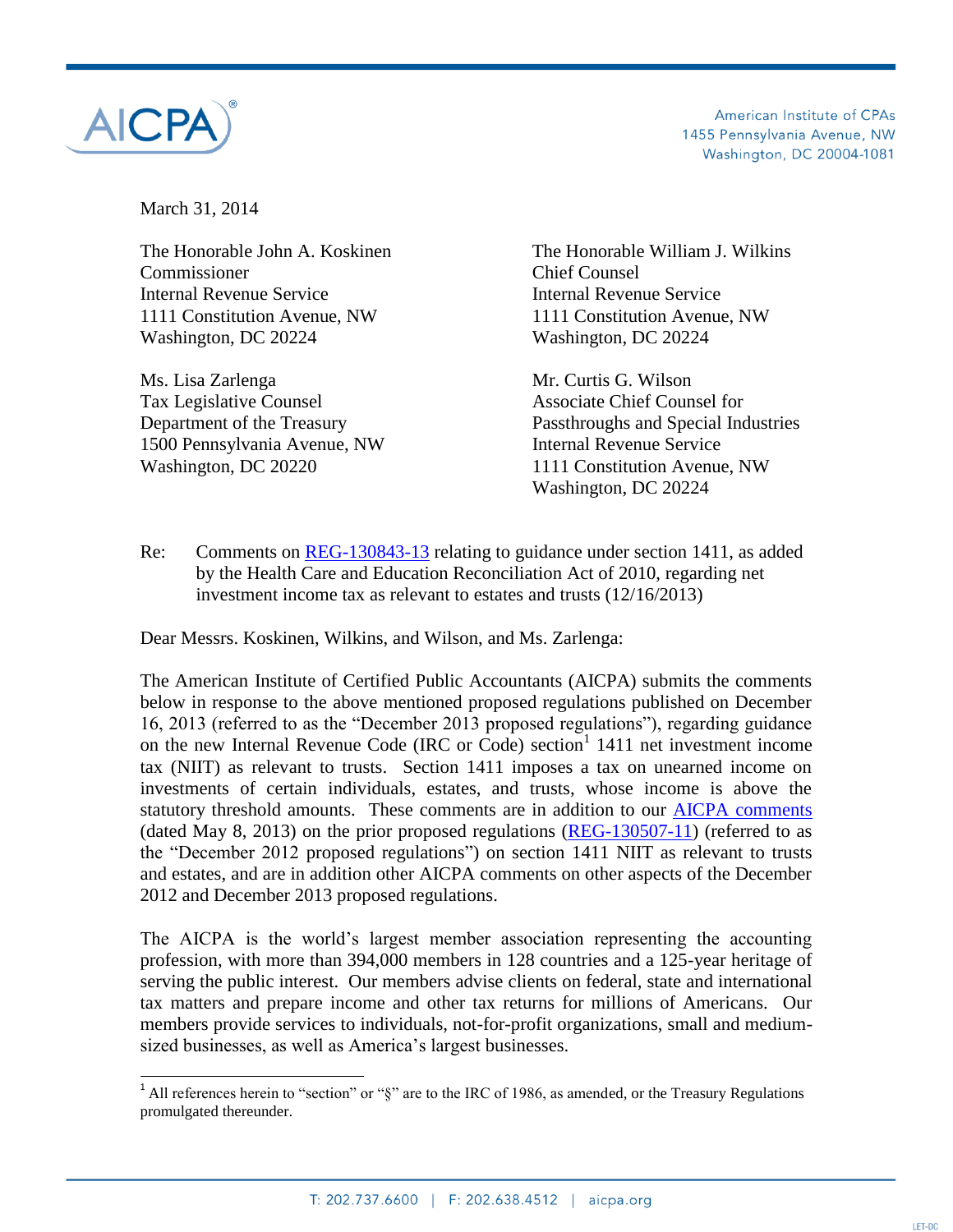The Honorable John A. Koskinen The Honorable William J. Wilkins Ms. Lisa Zarlenga Mr. Curtis G. Wilson March 31, 2014 Page 2 of 13

### **Executive Summary**

The AICPA recommends that with respect to trusts and estates, and in particular with respect to charitable remainder trusts (CRTs), the forthcoming final regulations under section 1411 address the following:

- Retain the elective simplified method (ESM) as an election for calculating the net investment income (NII) of a CRT and attributing the calculated NII to the beneficiary's annuity or unitrust distribution.
- Provide rules on whether accumulated net investment income (ANII) of a CRT has any character, and we recommend that ANII of a CRT has no character.
- Provide examples that illustrate the ESM and its interplay with the rules of section 664(b).
- Change the reference to "information return" rather than "income tax return."
- Provide that the ESM election is made on the tax return filed for the first taxable year beginning after the final regulations are issued.
- Clarify certain examples related to a CRT's ownership of controlled foreign corporations (CFCs) and passive foreign investment companies (PFICs).

#### **Background**

Section 1402(a)(1) of the [Health Care and Education Reconciliation Act of 2010](http://www.gpo.gov/fdsys/pkg/PLAW-111publ152/pdf/PLAW-111publ152.pdf) added new section 1411 to the Code effective for taxable years beginning after December 31, 2012. Section  $1411(a)(2)$  provides that in the case of an estate or trust, in addition to any other tax imposed by the subtitle, an additional tax is imposed, equal to 3.8 percent of the lesser of —

(A) the undistributed NII for such taxable year, or (B) the excess (if any) of the adjusted gross income (as defined in section 67(e)) for such taxable year, over the dollar amount at which the highest tax bracket in section 1(e) begins for such taxable year.

On December 5, 2012, proposed regulations (REG–130507–11) were published that address various aspects of section 1411, including the section's application to trusts and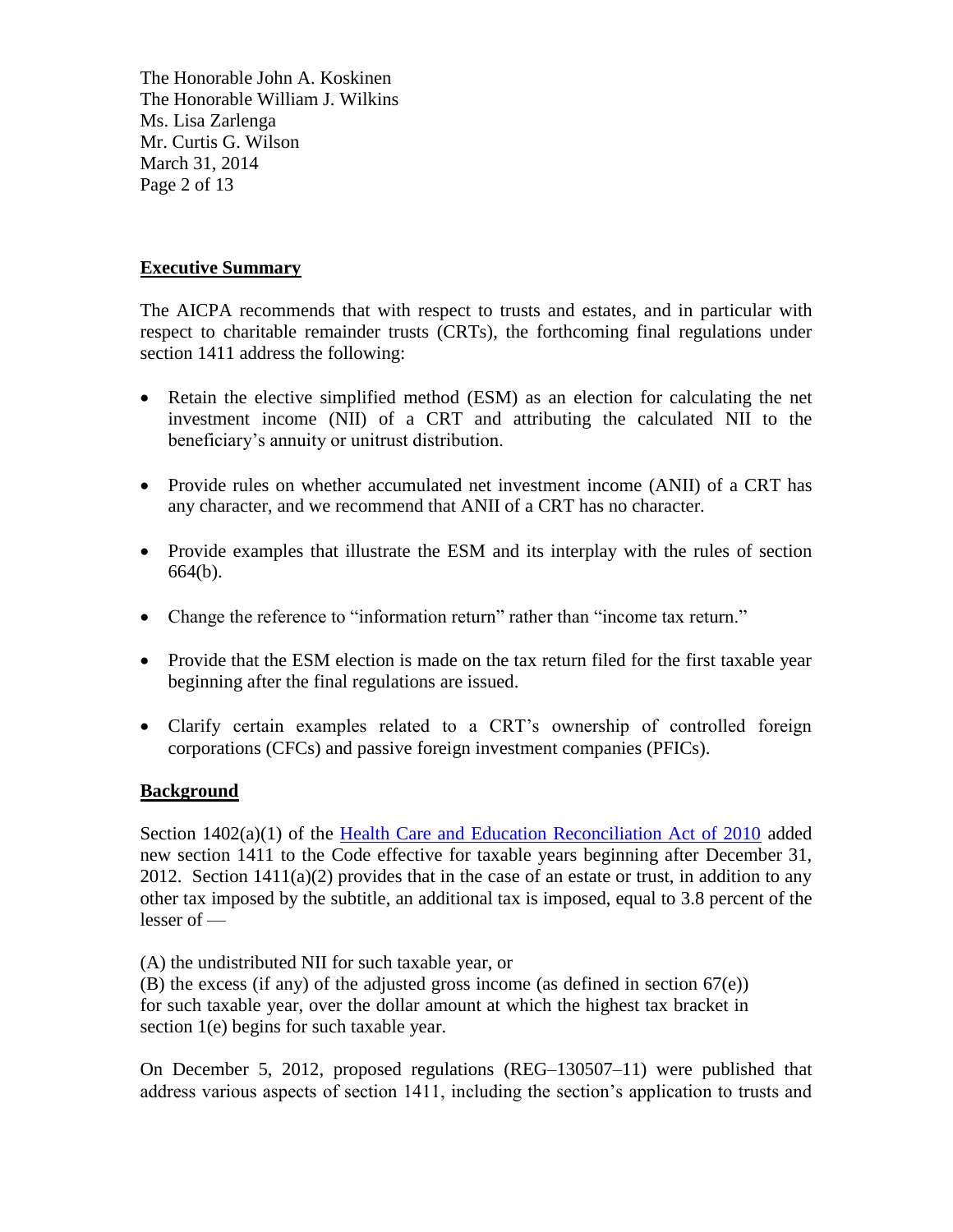The Honorable John A. Koskinen The Honorable William J. Wilkins Ms. Lisa Zarlenga Mr. Curtis G. Wilson March 31, 2014 Page 3 of 13

estates. On December 16, 2013, final regulations [\(T.D. 9644\)](http://www.irs.gov/irb/2013-51_IRB/ar09.html) and additional proposed regulations [\(REG-130843-13\)](http://www.irs.gov/irb/2013-51_IRB/ar14.html) were issued. The following comments are provided with respect to the provisions of the December 2013 proposed regulations that affect trusts.

### **General Comments**

The AICPA recognizes the effort that was devoted by Internal Revenue Service (IRS) and Department of the Treasury (Treasury) officials to provide clarity for taxpayers and practitioners regarding this new tax on NII. The guidance is appreciated as it generally provides a reasonable approach to interpreting, implementing, and complying with the new NII tax rules as applicable to trusts.

The AICPA is pleased that the December 2013 final regulations adopted the AICPA's suggestion in our May 8, 2013 comments that NII of a CRT is treated in accordance with section 664(b) and section  $1.664-1(d)(1)(ii)$  (NII rules track with the ordering rules under the CRT category and class system) and NII of a CRT is not treated as distributed first to the annuity or unitrust recipient unless so required under the current statutory and regulatory provisions.

#### **Specific Comments**

The AICPA recommends that the forthcoming final regulations address the following issues with regard to CRTs.

# **A. Elective Simplified Method**

Proposed Reg. § 1.1411-3(d)(3), proposed in December 2013, provides for an ESM for calculating the NII of a CRT and attributing the calculated NII to the beneficiary's annuity or unitrust distribution. While the ESM is presented as an election in the December 2013 proposed regulations, the ESM was the sole method included in the December 2012 proposed regulations. Under the ESM, the NII of the beneficiary attributable to the beneficiary's annuity or unitrust distribution from a CRT is the amount equal to the lesser of the total amount of the distributions or the current and accumulated NII (ANII) of the CRT. The scope of the ESM is unclear from the proposed regulations. We presume from the context that the ESM applies only for purposes of computing the amount of NII treated as distributed to the beneficiary as part of the annuity or unitrust distribution to determine the beneficiary's NII tax and that the normal rules of section 664(b) and the regulations thereunder apply for purposes of determining the character of the annuity or unitrust distribution to determine the beneficiary's income tax. If our presumption is true, the final regulations should make this point explicit by providing that "Nothing in this section shall be construed to alter the determination of the tax character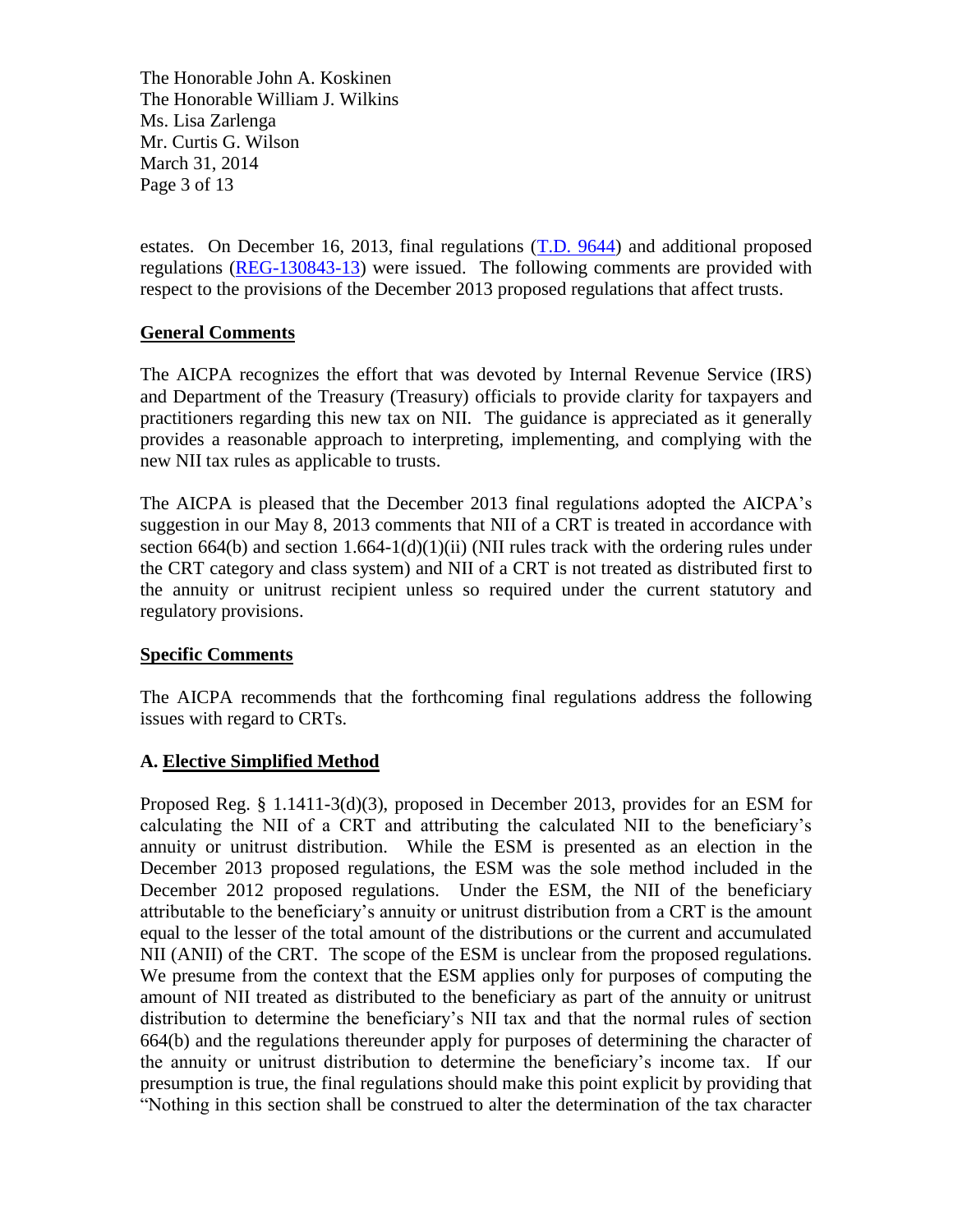The Honorable John A. Koskinen The Honorable William J. Wilkins Ms. Lisa Zarlenga Mr. Curtis G. Wilson March 31, 2014 Page 4 of 13

of a beneficiary's annuity or unitrust amount under Chapter 1 as determined under section 664(b) and section  $1.664-1(d)$ ."

### 1. **Final Regulations Should Retain the ESM as an Election**

The Preamble to the original December 2012 proposed regulations states that the ESM reduces the trustee's compliance and recordkeeping burden because the ESM does not track NII consistent with the category and class structure of Treas. Reg.  $\S$  1.664-1(d)(1), which is the method ultimately adopted in the final regulations. The Preamble to the December 2013 proposed regulations states that if comments to the December 2013 proposed regulations do not indicate significant interest in retaining the ESM, the final regulations may omit the ESM as a permissible method of calculating NII.

We are uncertain whether the ESM will reduce the trustee's compliance and recordkeeping burden. The ESM requires the trustee to keep a record of current and accumulated NII to determine the amount of NII distributed with the annuity or unitrust payment and, if the components of ANII retain their character, the ESM also requires the trustee to determine which items of ANII are retained by the CRT. The trustee is also required to keep a record of the categories and classes of current and accumulated income for purposes of section 664(b). Thus, two sets of records are necessary to comply with this "simplified" method.

One situation in which a trustee might elect to utilize the ESM is if none of the beneficiaries of the CRT expects to be subject to the NIIT, both currently and in the future, because their modified adjusted gross income is less than the applicable threshold amount. While statistics of the number of CRTs where this situation may be the case are not available, anecdotal evidence suggests that a significant number of CRT beneficiaries meet this criteria. Accordingly, we believe the final regulations should retain the ESM. However, we believe that the final regulations should refer to this method as the "elective alternative method," rather than the ESM, and should explicitly inform trustees of the dual recordkeeping burden they will face if they choose this method.

# 2. **Final Regulations Should Provide Rules on Whether ANII of a CRT Has Any Character, and We Recommend that ANII of a CRT Has No Character**

Proposed Reg. §  $1.1411-3(d)(3)(ii)$  provides that in computing the beneficiary's share of ANII any properly allocable deductions that exceed the gross investment income and net gain for the year are allowed to reduce the amount of the ANII for that taxable year and any excess deductions shall reduce the ANII for subsequent taxable years. The Preamble to the December 2013 proposed regulations provides: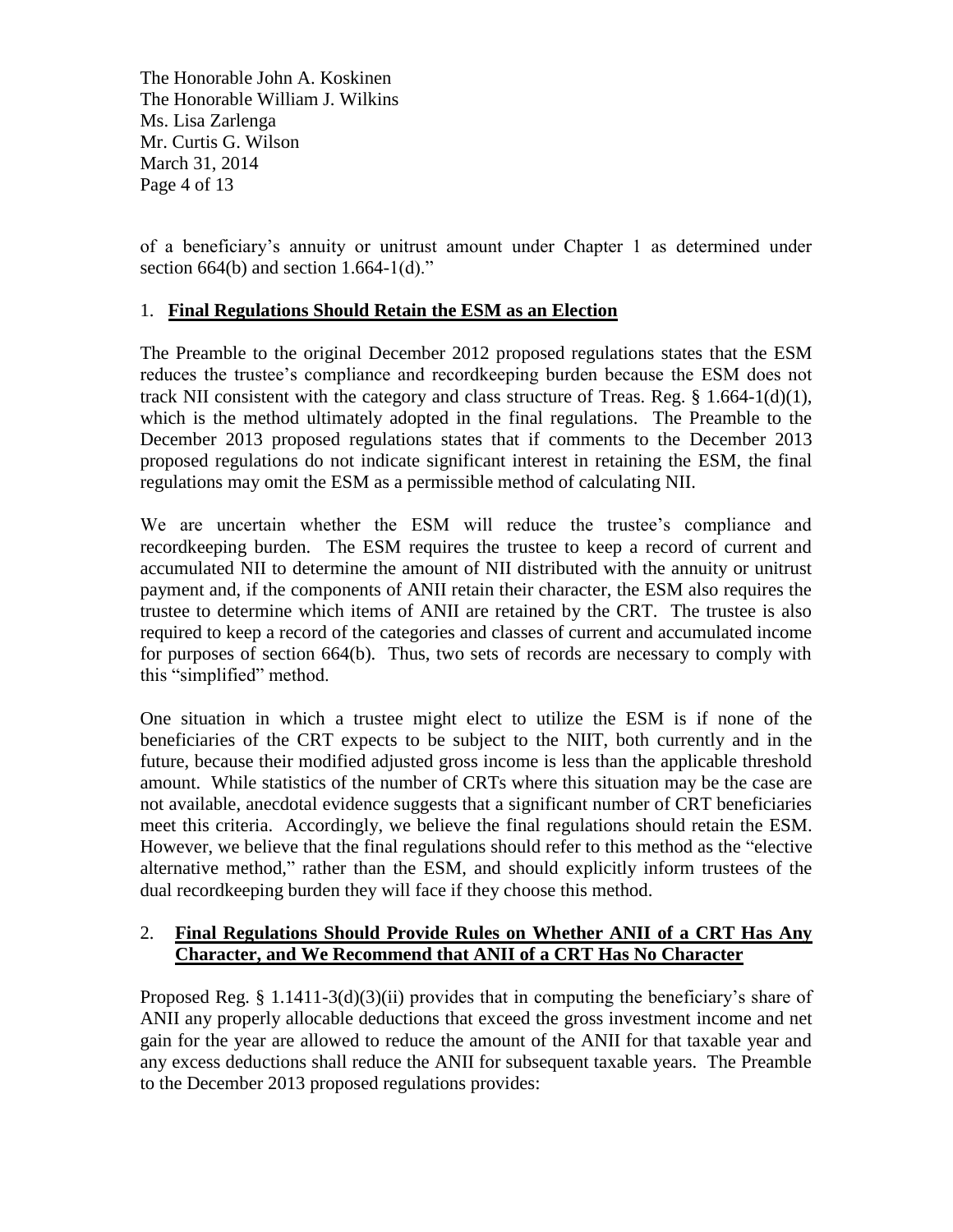The Honorable John A. Koskinen The Honorable William J. Wilkins Ms. Lisa Zarlenga Mr. Curtis G. Wilson March 31, 2014 Page 5 of 13

> In the case of CRTs, for chapter 1 purposes, the section 664(d) regulations allow for losses within each income class to be carried forward to offset income earned by the CRT within the same class in a future year. Therefore, this provision of the simplified method retains the chapter 1 principle that a CRT's losses are carried forward and offset income in future years. For example, if a CRT has a long-term capital loss of \$10,000 in year 1 and a \$11,000 long-term capital gain in year 2, the section 664(d) regulations provide that the CRT will have \$1,000 of longterm gain available for distribution in year 2. Proposed Reg. §1.1411–  $3(d)(3)(ii)$  is intended to provide the same result such that the CRT would have \$1,000 of accumulated net investment income available for distribution in year 2.

It is unclear from the proposed regulations whether the ANII of a CRT retains its character rather than ANII simply consisting of a positive or a negative number. The discussion in the Preamble refers to matching the rules and the results in the ESM with the rules and results in the section 664(d) regulations, and the example explicitly offsets a long-term capital loss in one year against a long-term capital gain in the next. Thus, it appears that ANII must retain its character to allow for the offsetting of excess deduction in one year with ANII in the next year. In order to try to simplify the ESM, we suggest that the final regulations explicitly provide that ANII has no character but rather is just a positive or negative number. As a result, any excess deductions from 2013 and thereafter may offset any future positive ANII regardless of the underlying character of either the deduction or the income. Since all NII is taxed at the same rate, the character of the NII should not matter.

However, if the IRS and Treasury determine that the ANII of a CRT does retain its character, the final regulations need to provide rules to :

- a. Determine which items of NII are treated as:
	- i. Distributed to the beneficiary, and
		- ii. Retained by the CRT, and
- b. Explain which deductions and losses can offset which items of ANII.

With respect to the first issue, the character of the items treated as distributed to the beneficiary is irrelevant to the beneficiary for purposes of the NII tax, but the character of the items retained by the CRT is relevant in allowing future deductions to offset the ANII. The final regulations could provide that the amount retained by the CRT is treated as consisting of a pro-rata portion of each item of ANII or could use the ordering rules of section 664(b) to determine the character of the NII treated as distributed to the beneficiaries and the ANII retained by the CRT.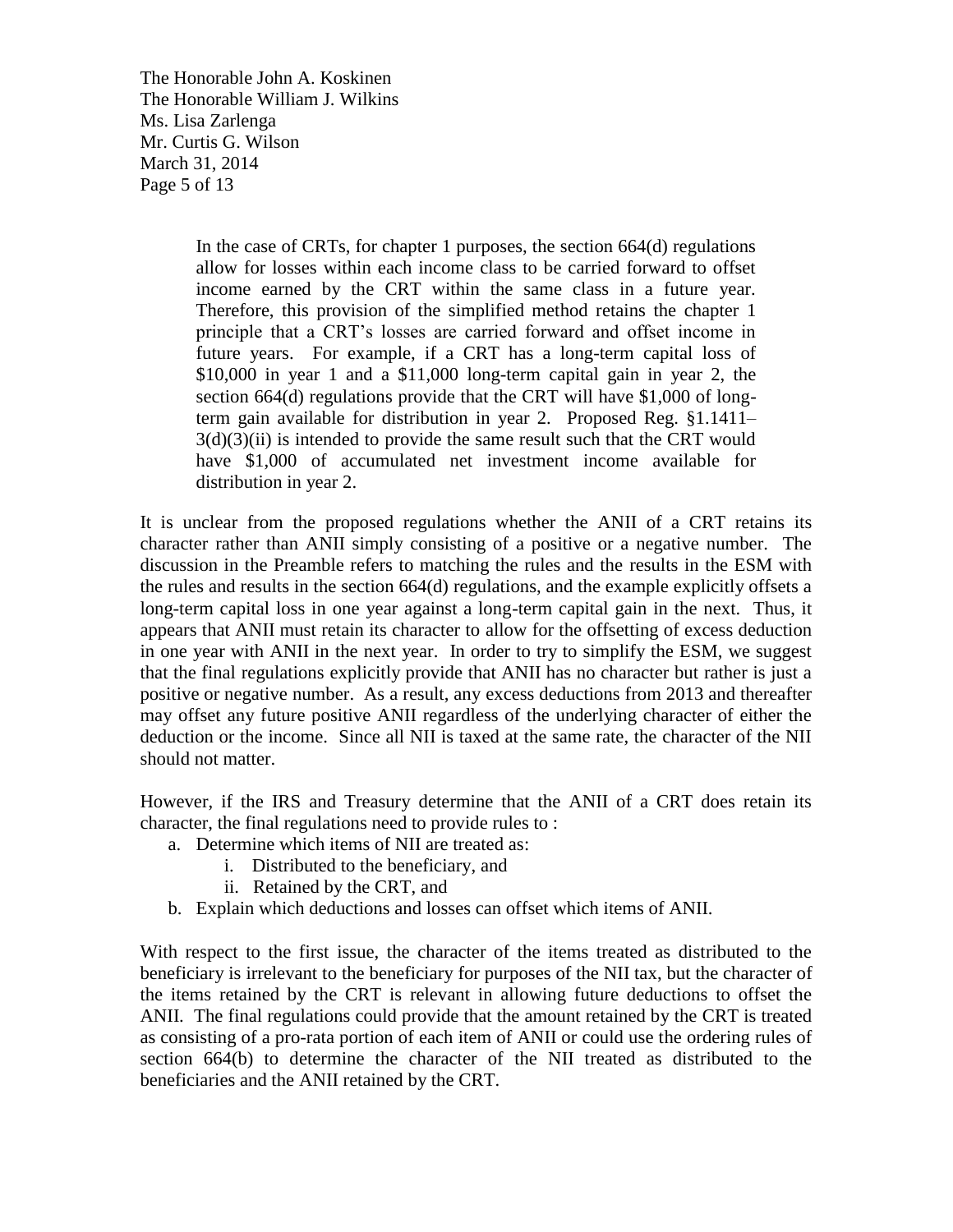The Honorable John A. Koskinen The Honorable William J. Wilkins Ms. Lisa Zarlenga Mr. Curtis G. Wilson March 31, 2014 Page 6 of 13

With respect to the second issue, the final regulations need to provide rules for what deductions and losses can be used to offset what types of ANII. Section  $1.664-1(d)(1)(iv)$ provides rules for netting gains and losses with the character of any remaining undistributed gain or loss carrying over to the following year. The final regulations could adopt these rules for purposes of determining ANII or could establish its own set of rules.

In summary, we suggest that ANII should not retain any character, but rather have the item as a positive or negative number that can be used to offset positive or negative NII recognized by the CRT in a future year. We believe that whatever decision is made, the final regulations should explain the decision and reflect it in examples included in the regulations (and not only in the Preamble).

# 3. **Final Regulations Should Provide Examples Illustrating the ESM and Its Interplay with the Section 664(b) Rules**

To assist taxpayers in implementing the ESM, we suggest the final regulations provide examples to illustrate the application of the ESM. Specifically, please illustrate the difference between what is treated as distributed to the beneficiary for NIIT purposes versus what is treated as distributed to the beneficiary for income tax purposes.

We recommend that the final regulations include, at a minimum, an example for each of the following scenarios:

- 1. The CRT's ANII exceeds the current year's required annuity or unitrust distribution;
- 2. The current year's required annuity or unitrust distribution exceeds the CRT's ANII; and
- 3. The application of a CRT's excess deductions that are carried forward to the succeeding year's ANII.

# 4. **Final Regulations Should Reference "Information Return" Rather than "Income Tax Return"**

Proposed Reg. § 1.1411-3(d)(3)(iii) states that the election is made on the CRT's "income tax return." Section 6034(a) states that a CRT must "furnish such *information* . . . as the Secretary may by forms . . . require." (emphasis added) [Form 5227,](http://www.irs.gov/pub/irs-pdf/f5227.pdf) *Split-Interest Trust Information Return*, is self-described as an "information return," in contrast to an "income tax return." Accordingly, we suggest that the reference in Prop. Reg. § 1.1411-  $3(d)(3)(iii)$  refer to making the election on the CRT's "information return" rather than "income tax return."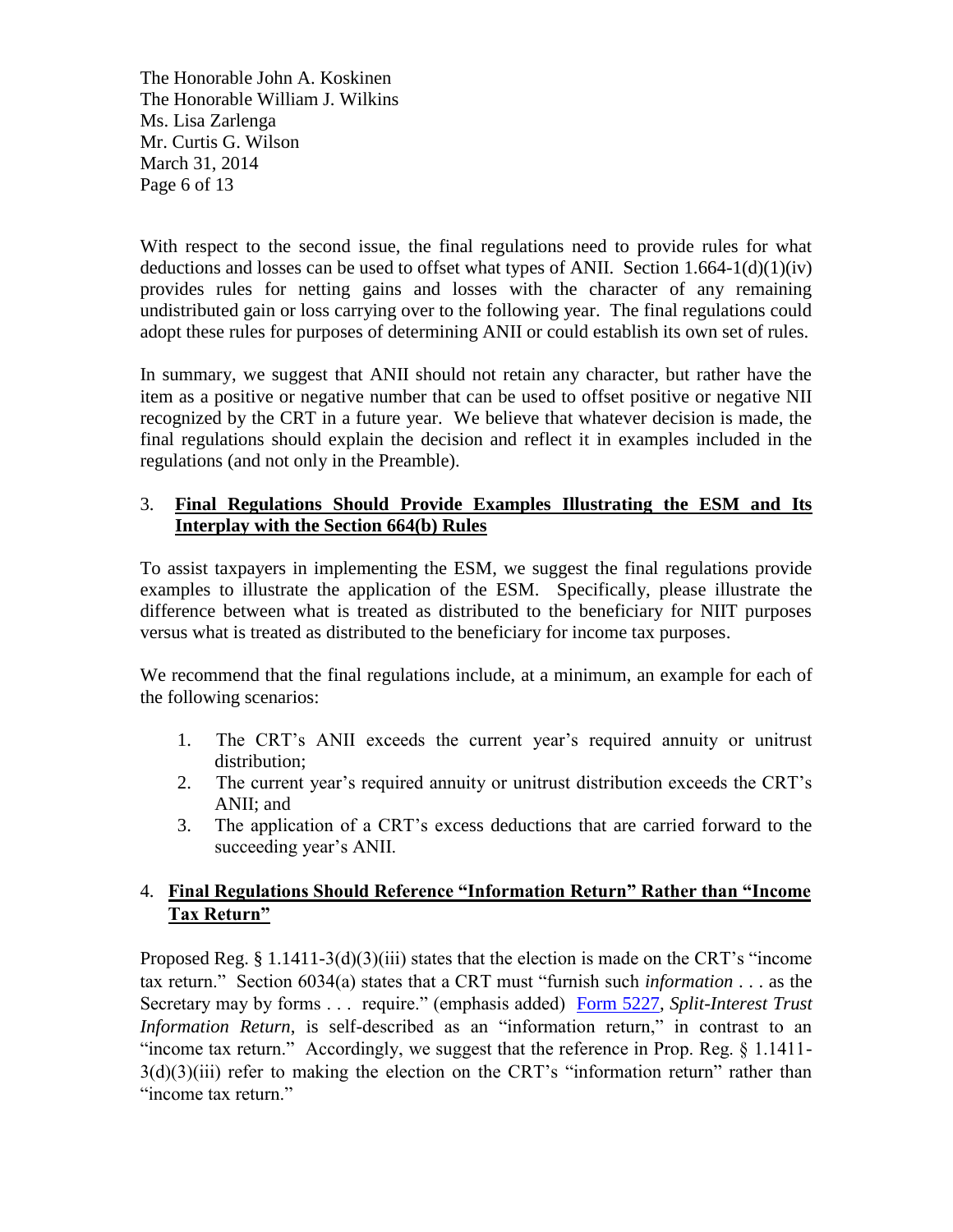The Honorable John A. Koskinen The Honorable William J. Wilkins Ms. Lisa Zarlenga Mr. Curtis G. Wilson March 31, 2014 Page 7 of 13

# 5. **The ESM Election Should Be Made on the First Information Return Filed After the Final Regulations Are Issued**

Proposed Reg. § 1.1411-3(d)(3)(iii) provides that for a CRT established before January 1, 2013, the trust must make the ESM election on its information return for the first taxable year beginning on or after January 1, 2013. For a CRT established after December 31, 2012, the trust must make the ESM election on its first information return. For a CRT established in 2013 or before, the trust must make the election on the information return filed in 2014 prior to the date that the ESM is even a permitted method for computing a beneficiary's NII from a CRT distribution. The preamble to the proposed regulations states that the ESM may not be even a permissible method once the final regulations are issued. If the ESM election is permitted when the final regulations are issued, then the final regulations should allow CRTs to make the election on their information returns filed for the first taxable year beginning on or after the date the final regulations are published.

# **B. Ownership of CFCs and PFICs by a CRT Where the Election under Prop. Reg. § 1.1411-10(g) Is Not Made**

# 1. **Final Regulations Should Consistently Use Actual Years in the Examples**

The examples provided under Prop. Reg.  $\S 1.1411-3(d)(2)$  use a mixture of references to actual years (e.g., 2010, 2012) and representative years (e.g., Year 1), which can confuse the reader. Because of the relevance of December 31, 2012 as a boundary reflecting the imposition of the tax under section 1411, we suggest that the examples utilize actual years throughout the regulations to increase readability.

# 2. **Example 2(i) Should State the** Net Income with Makeup Charitable Remainder Trust (**NIMCRUT) "Recognizes" Instead of "Receives"**

Example 2(i), states that the NIMCRUT "receives" a section 951(a) inclusion of \$5,000. However, since this is a non-cash event, we suggest the example state that "the NIMCRUT *recognizes* a section 951(a) inclusion of \$5,000" to clarify that the inclusion in gross income is not related to the "receipt" of cash.

# 3. **Example 2(iii) Should State that the Trust Has No Trust Accounting Income in Year 2.**

Example 2(iii), states that "[t]he NIMCRUT makes no distributions to its sole income beneficiary in Year 2." For readers who are less familiar with the distinction between a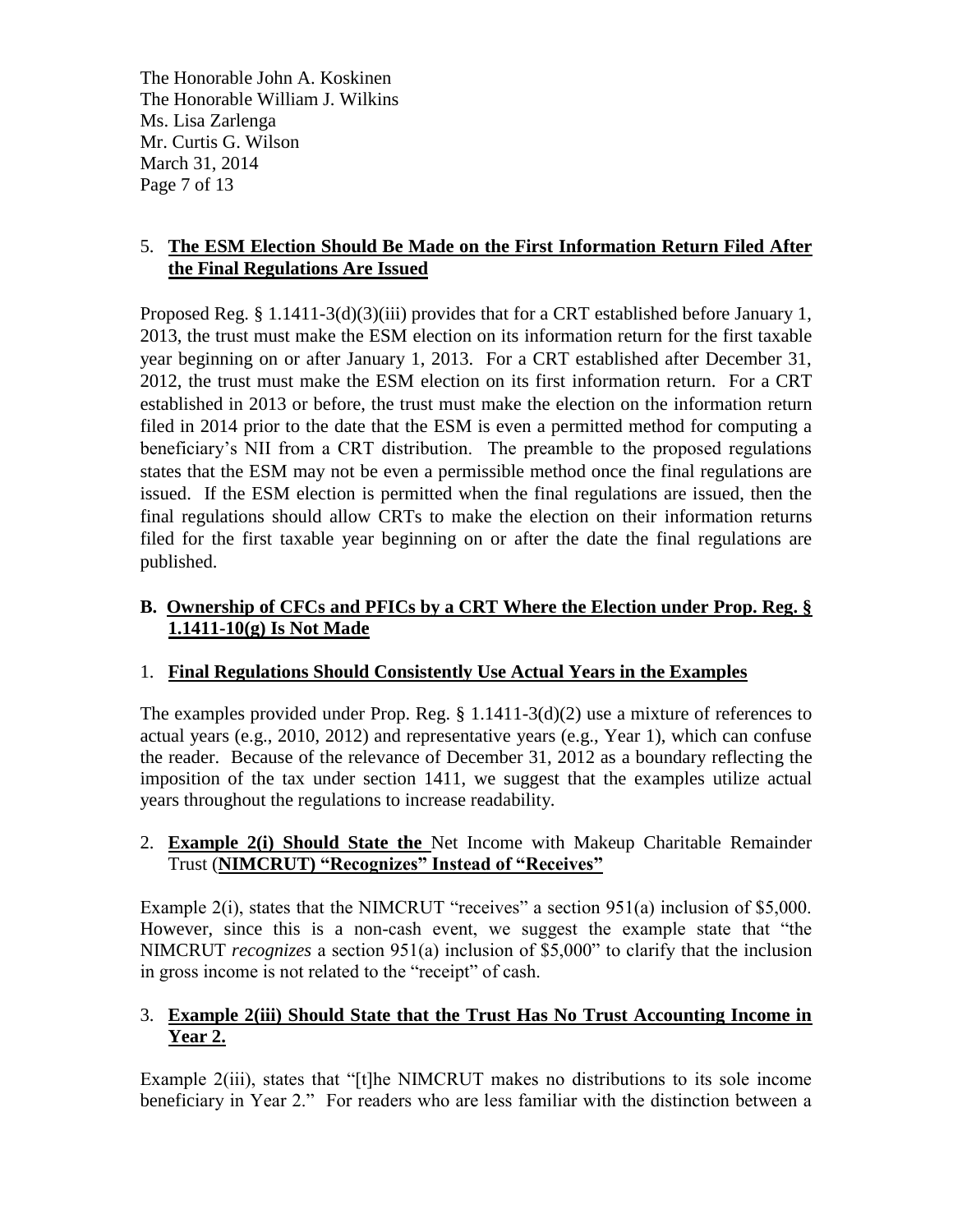The Honorable John A. Koskinen The Honorable William J. Wilkins Ms. Lisa Zarlenga Mr. Curtis G. Wilson March 31, 2014 Page 8 of 13

NIMCRUT and a standard charitable remainder unitrust (CRUT), we suggest that this statement be amplified to state that the trust has no trust accounting income in Year 2.

### 4. **Final Regulations Should Adopt AICPA's Suggested Flow and Explicitly Document in Examples 2(iii) and 3(iii) that a Reclassification Occurs Before Allocation of the Distribution Among the Categories and Classes**

Examples 2(iii) and Example 3(iii) use a footnote to document that an amount that was not NII when received will become NII when it is distributed as a result of the receipt of a CFC distribution. However, the consequence of the allocation described in Prop. Reg. §  $1.1411-3(d)(2)(ii)(B)$  is in essence a reclassification from income excluded from NII to income included in NII. As drafted, this reclassification is only made to the extent of the trust distribution and is implicit rather than explicit. The allocated amounts that are not reclassified are noted within the example in a footnote to the category and class schedule.

The AICPA recommends that this allocation results in an explicit reclassification of the entire amount of the CFC distribution utilizing the allocation rule of Prop. Reg. § 1.1411-  $3(d)(2)(ii)(B)$  in order that the current year trust distribution is properly characterized and any undistributed portion of the CFC distribution is explicitly captured as subject to NII when distributed in the future. The footnote methodology employed in the examples as drafted risks the loss of this detail when transferring balances from one year to the next or from one trustee to another. To explain this recommended change, we are attaching as an Appendix to our comments a redlined copy of these two examples with our suggested changes.

\* \* \* \* \*

We welcome the opportunity to discuss these comments or to answer any questions.

I can be reached at (304) 522-2553 or [jporter@portercpa.com;](mailto:jporter@portercpa.com) or you may contact Eric L. Johnson, Chair, AICPA Trust, Estate, and Gift Tax Technical Resource Panel, at (312) 486-4442 or [ericljohnson@deloitte.com;](mailto:ericljohnson@deloitte.com) or Eileen Sherr, AICPA Senior Technical Manager, at (202) 434-9256 or [esherr@aicpa.org.](mailto:esherr@aicpa.org)

Sincerely,

Jeffrey A. Porter, CPA Chair, Tax Executive Committee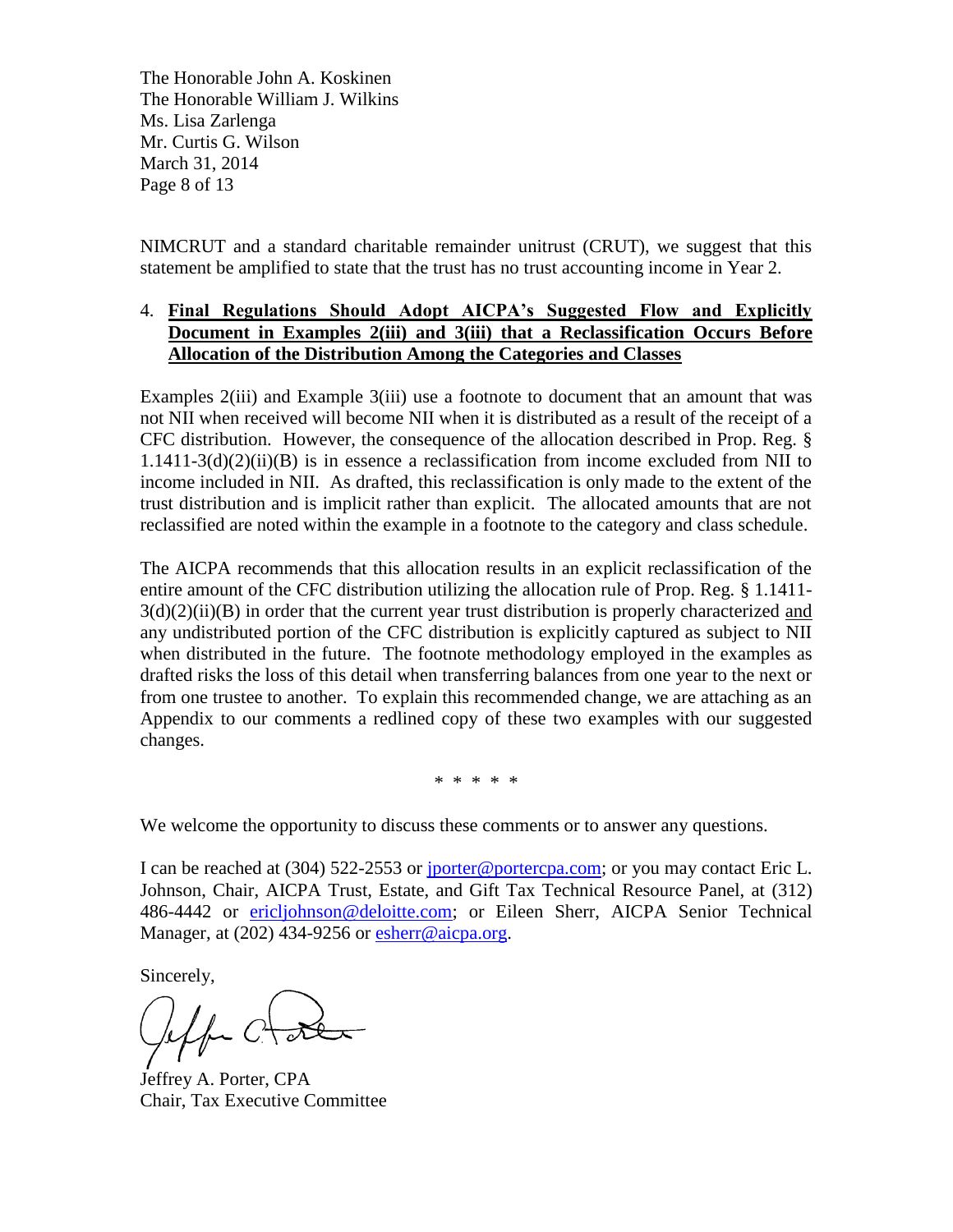The Honorable John A. Koskinen The Honorable William J. Wilkins Ms. Lisa Zarlenga Mr. Curtis G. Wilson March 31, 2014 Page 9 of 13

cc: Ms. Catherine Veihmeyer Hughes, Estate and Gift Tax Attorney Advisor, Office of Tax Policy, Department of the Treasury Ms. Melissa Liquerman, Chief Branch 2, Office of the Associate Chief Counsel for Passthroughs and Special Industries, Internal Revenue Service Mr. James Hogan, Chief Branch 4, Office of the Associate Chief Counsel for Passthroughs and Special Industries, Internal Revenue Service Ms. Adrienne Mikolashek, IRS Office of Chief Counsel for Passthroughs and Special Industries, Internal Revenue Service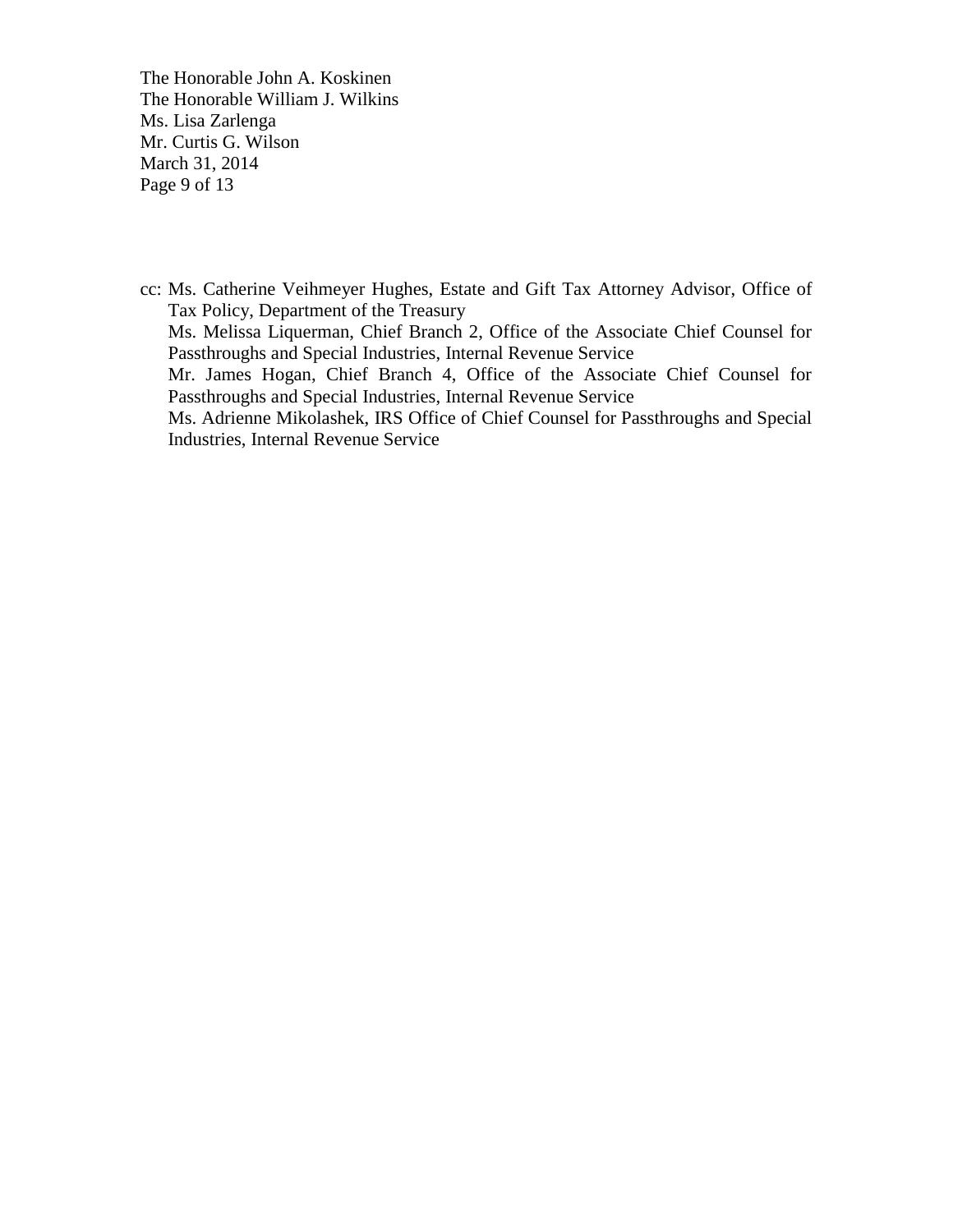The Honorable John A. Koskinen The Honorable William J. Wilkins Ms. Lisa Zarlenga Mr. Curtis G. Wilson March 31, 2014 Page 10 of 13

#### **APPENDIX**

As mentioned on page 8 of the comments, below is a redline of suggested changes we recommend that the IRS consider to amend the flow to the AICPA-provided approach and explicitly document in Examples 2(iii) and 3(iii) that a reclassification is occurring as a precursor to allocating the distribution among the categories and classes.

*Example 2*. (i) In 2010, A creates a net income with makeup CRT (NIMCRUT). A is the sole income beneficiary of the NIMCRUT for 15 years. As of December 31, 2012, the NIMCRUT had \$2,000 of dividend income and \$180,000 of long-term capital gain within the Ordinary Income and Capital Gain Categories, respectively. Because both of these amounts were received by the NIMCRUT during a taxable year beginning before 2013, both constitute excluded income within the meaning of §1.1411–1(d). In Year 1, the NIMCRUT acquires an interest in a CFC. The NIMCRUT does not make the  $\S1.1411-10(g)$  election with respect to the CFC. In Year 1, the NIMCRUT receives a section 951(a) inclusion of \$5,000 and makes no distributions to A. For all years, income derived with respect to the CFC is not income derived in a trade or business described in section  $1411(c)(2)$  and  $§1.1411-5$ .

(ii) In Year 1, §1.1411–3(d)(2)(ii)(A) treats the section 951 inclusion as excluded income and allocates it to the class of non-NII with a 39.6% tax rate in the Ordinary Income Category under §1.664–1(d)(1).

| Category        | :lass                                                   | Excluded/NII      | Tax rate<br>(percent) | Amount  |
|-----------------|---------------------------------------------------------|-------------------|-----------------------|---------|
| Ordinary Income | Interest and Other Income (including section 951 Inclu- | Excluded          | 39.6                  | \$5,000 |
|                 | sions).                                                 |                   |                       |         |
|                 |                                                         | Excluded $\ldots$ | 20.0                  | 2.000   |
| Capital Gain    |                                                         | NII               | 23.8                  |         |
|                 |                                                         |                   | 20.0                  | 180.000 |
| Other Income    |                                                         |                   |                       | None    |

YEAR 1 ENDING CATEGORY AND CLASS BALANCES

(iii) The NIMCRUT has no trust accounting income in Year 2 and therefore makes no distributions to its sole income beneficiary in Year 2. In Year 3, the CFC distributes \$4,000 to the NIMCRUT (which constitutes net investment income under  $$1.1411-10(c)(1)(i))$ , the NIMCRUT has a total of \$800 of post-2012 interest, and the NIMCRUT distributes \$4,000 to the beneficiary.

CATEGORY AND CLASS BALANCES IMMEDIATELY BEFORE BOTH THE CFC DISTRIBUTION AND THE NIMCRUT'S YEAR 3 DISTRIBUTION TO A

| Category        | Class                                                   | Excluded/NII | Tax rate<br>(percent) | Amount  |
|-----------------|---------------------------------------------------------|--------------|-----------------------|---------|
| Ordinary Income | Interest (post- $2012$ )                                |              | 43.4                  | \$800   |
|                 | Interest and Other Income (including section 951 Inclu- | Excluded     | 39.6                  | 5,000   |
|                 | sions).                                                 |              |                       |         |
|                 |                                                         | Excluded     | 20.0                  | 2.000   |
| Capital Gain    |                                                         | NII          | 23.8                  |         |
|                 |                                                         | Excluded     | 20.0                  | 180.000 |
| Other Income    |                                                         |              |                       | None    |

Section  $1.1411-3(d)(2)(ii)(B)$  will cause the \$4,000 distribution from the CFC to be allocated first to the class of excluded income within the Ordinary Income Category with the highest Federal tax rate (the Interest and Other Income class). By reason of the allocation under  $\S1.1411-3(d)(2)(ii)(B)$ , the \$4,000 CFC distribution results in the reclassification of \$4,000 from the Interest and Other Income class that that is excluded from NII to the Interest and Other Income class that is NII. In this example, the \$4,000 CFC distribution is added to the \$800 of post-2012 Interest Income and the Interest and Other Income excluded from NII is reduced by \$4,000 as shown below.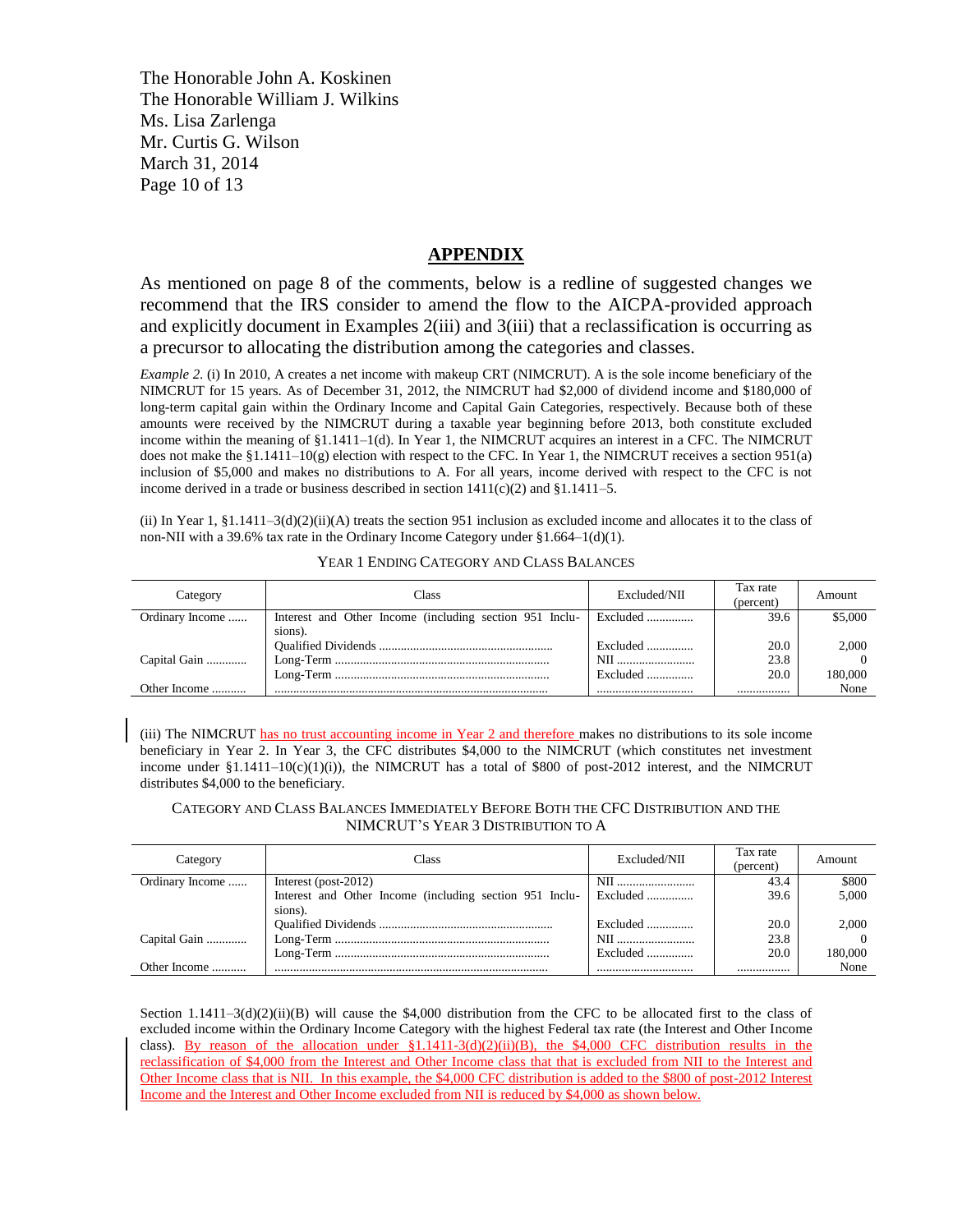The Honorable John A. Koskinen The Honorable William J. Wilkins Ms. Lisa Zarlenga Mr. Curtis G. Wilson March 31, 2014 Page 11 of 13

| CATEGORY AND CLASS BALANCES AFTER RECLASSIFICATION AND IMMEDIATELY BEFORE THE NIMCRUT'S |                                                         |              |                       |         |  |
|-----------------------------------------------------------------------------------------|---------------------------------------------------------|--------------|-----------------------|---------|--|
|                                                                                         | YEAR 3 DISTRIBUTION TO A                                |              |                       |         |  |
| Category                                                                                | Class                                                   | Excluded/NII | Tax rate<br>(percent) | Amount  |  |
| Ordinary Income                                                                         | Interest and Other Income (post-2012)                   | NII<br>      | 43.4                  | \$4,800 |  |
|                                                                                         | Interest and Other Income (including section 951 Inclu- | Excluded     | 39.6                  | 1,000   |  |
|                                                                                         | sions).                                                 |              |                       |         |  |
|                                                                                         |                                                         | Excluded     | 20.0                  | 2,000   |  |
| Capital Gain                                                                            |                                                         | NII<br>      | 23.8                  |         |  |
|                                                                                         |                                                         | Excluded     | 20.0                  | 180,000 |  |
| Other Income                                                                            |                                                         |              |                       | None    |  |

The distribution to A consists of \$800 of post-2012 interest (subject to section 1411) and \$3,200 from the Interest and Other Income class, of which all \$3,200 constitutes NII by reason of the allocation under  $$1.1411-3(d)(2)(ii)(B)$ . As a result of the \$4,000 reclassification from Interest and Other Income excluded from NII to Interest and Other Income included in NII, \$800 of the \$4,000 CFC distribution will remain in the Interest and Other Income class that is included in NII to characterize future distributions, as illustrated below. Of the \$1,800 remaining in that category after the distribution to A, \$800 will carry out NII to A, and will be includable in A's net investment income, when it is distributed to A in the future. Because the \$3,200 distributed to A from this class \$4,000 reclassified from Interest and Other Income excluded from NII to Interest and Other Income included NII is subject to both income tax and tax under section 1411 for Year 3, the timing differential attributable to the rules in §1.1411–10 has been corrected within the NIMCRUT before the income is distributed to A. Further, the \$800 remaining from the CFC distribution has been explicitly characterized as subject NII as a result of the reclassification and is clearly identified as such.

#### YEAR 3 ENDING CATEGORY AND CLASS BALANCES  $[Immodified by following the distribution to  $l$$

| $\mu$ in the diagram control in the distribution to $\bf{A}$ |                                                         |              |                       |         |
|--------------------------------------------------------------|---------------------------------------------------------|--------------|-----------------------|---------|
| Category                                                     | Class                                                   | Excluded/NII | Tax rate<br>(percent) | Amount  |
| Ordinary Income                                              | Interest and Other Income (post-2012)                   | NII          | 43.4                  | \$800   |
|                                                              | Interest and Other Income (including section 951 Inclu- | Excluded     | 39.6                  | 1,000   |
|                                                              | sions).                                                 |              |                       |         |
|                                                              |                                                         | Excluded     | 20.0                  | 2,000   |
| Capital Gain                                                 |                                                         | NII          | 23.8                  |         |
|                                                              |                                                         | Excluded     | <b>20.0</b>           | 180,000 |
| Other Income                                                 |                                                         |              |                       | None    |

*Example 3*. (i) Assume the same facts as in *Example 2*, except that, in Year 2, the NIMCRUT has a section 951 inclusion in the amount of \$4,000, taxable interest income of \$800, tax exempt interest of \$4,000. Assume the CRT has \$1,100 undistributed capital gain from a taxable year ending before December 31, 2012.

#### CATEGORY AND CLASS BALANCES IMMEDIATELY BEFORE THE YEAR 2 DISTRIBUTION TO A

| Category        | Class                                                              | Excluded/NII      | Tax rate<br>(percent) | Amount   |
|-----------------|--------------------------------------------------------------------|-------------------|-----------------------|----------|
| Ordinary Income | Interest (post- $2012$ )                                           | NII               | 43.4                  | \$800    |
|                 | Interest and Other Income (including section 951 Inclu-<br>sions). | Excluded          | 39.6                  | 9.000    |
|                 |                                                                    | Excluded          | 20.0                  | 2.000    |
| Capital Gain    |                                                                    | NII               | 23.8                  | $\Omega$ |
|                 |                                                                    | Excluded          | 20.0                  | 1.100    |
| Other Income    |                                                                    | Excluded $\ldots$ |                       | 4.000    |

(ii) In Year 2, the NIMCRUT made a \$4,800 distribution to A in that same year (leaving a net balance in the Interest and Other Income class of \$5,000 at the end of Year 2).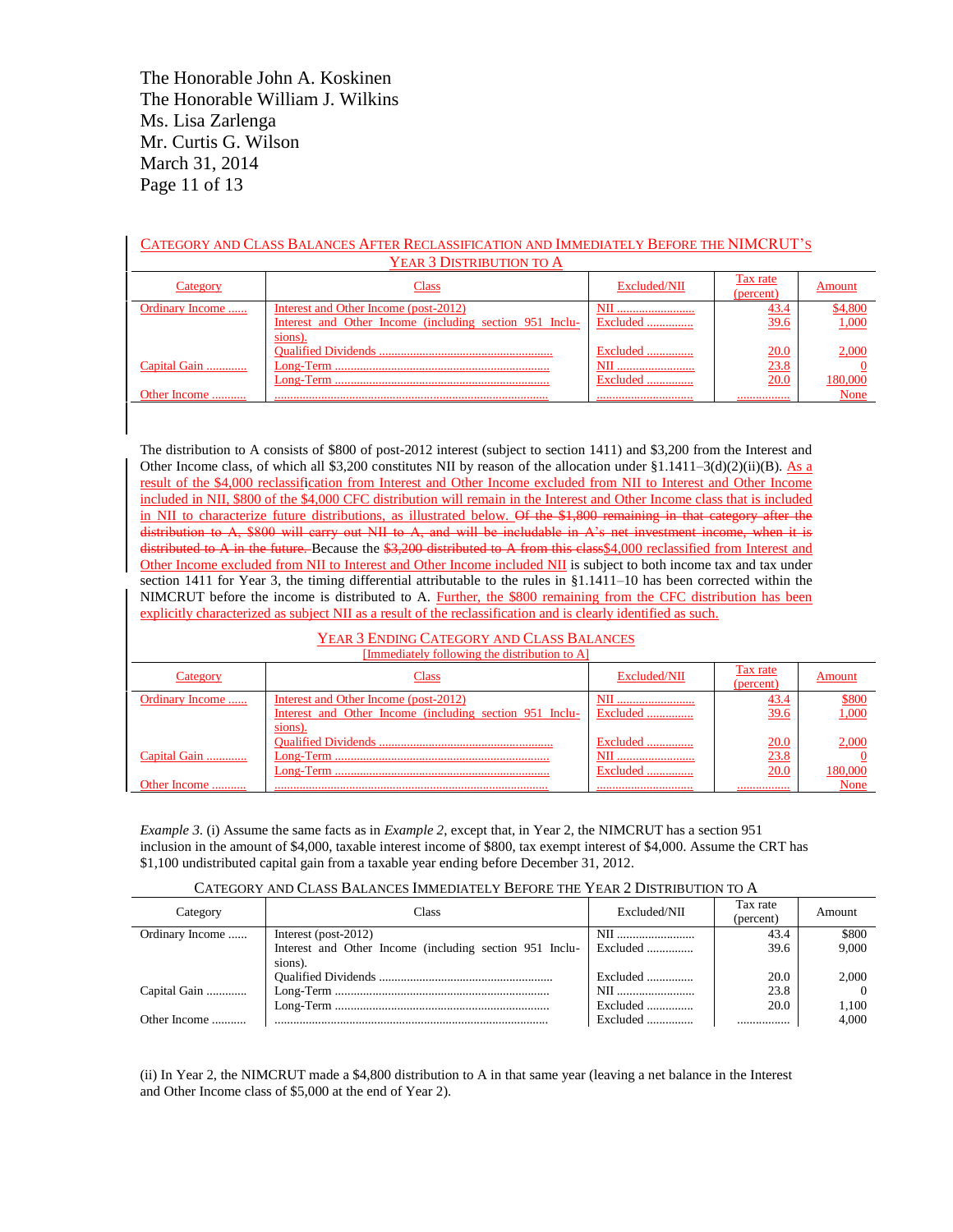The Honorable John A. Koskinen The Honorable William J. Wilkins Ms. Lisa Zarlenga Mr. Curtis G. Wilson March 31, 2014 Page 12 of 13

#### CATEGORY AND CLASS BALANCES AS OF DECEMBER 31, YEAR 2 [Immediately following the distribution to A]

| Category        | `lass                                                   | Excluded/NII | Tax rate<br>(percent) | Amount |
|-----------------|---------------------------------------------------------|--------------|-----------------------|--------|
| Ordinary Income | Interest (post-2012)                                    | NII          | 43.4                  | \$0    |
|                 | Interest and Other Income (including section 951 Inclu- | Excluded     | 39.6                  | 5.000  |
|                 | sions).                                                 |              |                       |        |
|                 |                                                         | Excluded     | 20.0                  | 2.000  |
| Capital Gain    |                                                         | NII          | 23.8                  |        |
|                 |                                                         | Excluded     | 20.0                  | 1.100  |
| Other Income    |                                                         | Excluded     |                       | 4.000  |

A's net investment income in Year 2 will include \$800 of taxable interest income, but will not include the \$4,000 of other ordinary income.

(iii) In Year 3, the NIMCRUT received a distribution from the CFC of \$9,000, and assume, for purposes of this example, that the NIMCRUT distributes \$6,000 to A. Section 1.1411-3(d)(2)(ii)(B) will cause the \$9,000 distribution from the CFC to be allocated first to the class of excluded income within the Ordinary Income Category with the highest Federal tax rate (thus, \$5,000 to the Other Income class and \$2,000 to Qualified Dividends). The \$2,000 balance of the Year 3 distribution from the CFC is allocated under  $\S1.1411-3(d)(2)(ii)(B)$  as follows: \$1,100 to the Long-Term Capital Gain class of non-NII (so the distribution to A from this class in the future will carry out \$1,100 of NII to A), and the remaining \$900 to the Other Income Category (so the distribution to A from this class in the future will carry out \$900 of NII to A). Each of these allocations results in a reclassification from a class of income that is excluded from NII to a corresponding class that is included in NII, creating such a class if such a class does not already exist within the category. This reclassification is illustrated below.

#### CATEGORY AND CLASS BALANCES AS OF DECEMBER 31, YEAR 3 [Immediately before the distribution to A] Category Class Class Excluded/NII Tax rate  $\frac{Tax rate}{(percent)}$  Amount Ordinary Income ...... Interest and Other Income (including section 951 Inclusions). NII ......................... 43.4 \$5,000 Interest and Other Income (including section 951 Inclusions). Excluded ............... 39.6 0 Qualified Dividends NII ......................... 43.4 2,000 Qualified Dividends ........................................................ Excluded ............... 20.0 0 Capital Gain ............. Long-Term ..................................................................... NII ......................... 23.8 1,100 Long-Term ..................................................................... Excluded ............... 20.0 0 Other Income ........... ........................................................................................ NII ......................... 900 ........................................................................................ Excluded ............... ................. 3,100

Accordingly , the distribution to A consists of \$5,000 of Interest and Other Income class and \$1,000 of Qualified Dividends, all of which constitutes NII by reason of the allocation under §1.1411–3(d)(2)(ii)(B).

A's net investment income in Year 3 will include \$5,000 of other ordinary income and \$1,000 of qualified dividend income.

| The balances carried forward to Year 4 will be as follows: |                                                                    |              |                       |        |  |  |
|------------------------------------------------------------|--------------------------------------------------------------------|--------------|-----------------------|--------|--|--|
|                                                            | CATEGORY AND CLASS BALANCES AS OF DECEMBER 31, YEAR 3              |              |                       |        |  |  |
| [Immediately after the distribution to A]                  |                                                                    |              |                       |        |  |  |
| Category                                                   | <b>Class</b>                                                       | Excluded/NII | Tax rate<br>(percent) | Amount |  |  |
| Ordinary Income                                            | Interest and Other Income (including section 951 Inclu-<br>sions). | <b>NII</b>   | 43.4                  | \$0    |  |  |